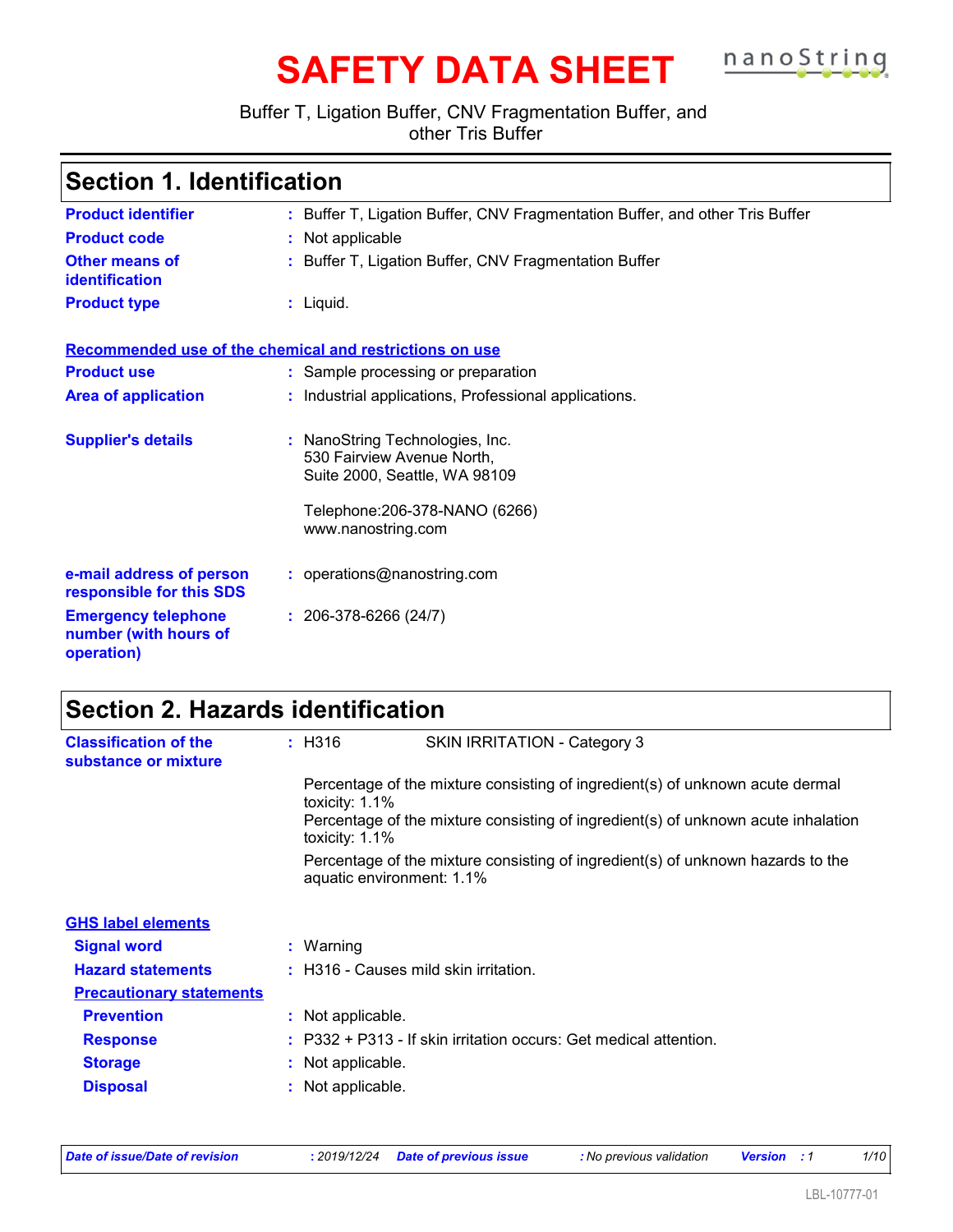*Buffer T, Ligation Buffer, CNV Fragmentation Buffer, and other Tris Buffer*

### **Section 2. Hazards identification**

**Other hazards which do not :** None known. **result in classification**

# **Section 3. Composition/information on ingredients**

| <b>Substance/mixture</b>                       | : Mixture                                             |
|------------------------------------------------|-------------------------------------------------------|
| <b>Other means of</b><br><b>identification</b> | : Buffer T, Ligation Buffer, CNV Fragmentation Buffer |

### **CAS number/other identifiers**

| <b>CAS number</b> | : Not applicable.      |               |                   |
|-------------------|------------------------|---------------|-------------------|
| <b>EC</b> number  | Mixture.               |               |                   |
|                   | <b>Ingredient name</b> | $\frac{9}{6}$ | <b>CAS number</b> |
| Component A       |                        | ≤3            | -                 |

**There are no additional ingredients present which, within the current knowledge of the supplier and in the concentrations applicable, are classified as hazardous to health or the environment and hence require reporting in this section.**

**Occupational exposure limits, if available, are listed in Section 8.**

### **Section 4. First aid measures**

#### **Description of necessary first aid measures**

| <b>Eye contact</b>  | : Immediately flush eyes with plenty of water, occasionally lifting the upper and lower<br>eyelids. Check for and remove any contact lenses. Continue to rinse for at least 10<br>minutes. If irritation persists, get medical attention.                                                                                                                                                                                                                                                                                                                                                                                                                                                                                                                                                                                    |
|---------------------|------------------------------------------------------------------------------------------------------------------------------------------------------------------------------------------------------------------------------------------------------------------------------------------------------------------------------------------------------------------------------------------------------------------------------------------------------------------------------------------------------------------------------------------------------------------------------------------------------------------------------------------------------------------------------------------------------------------------------------------------------------------------------------------------------------------------------|
| <b>Inhalation</b>   | : Remove victim to fresh air and keep at rest in a position comfortable for breathing.<br>If not breathing, if breathing is irregular or if respiratory arrest occurs, provide<br>artificial respiration or oxygen by trained personnel. It may be dangerous to the<br>person providing aid to give mouth-to-mouth resuscitation. Get medical attention if<br>adverse health effects persist or are severe. If unconscious, place in recovery<br>position and get medical attention immediately. Maintain an open airway. Loosen<br>tight clothing such as a collar, tie, belt or waistband. In case of inhalation of<br>decomposition products in a fire, symptoms may be delayed. The exposed person<br>may need to be kept under medical surveillance for 48 hours.                                                       |
| <b>Skin contact</b> | : Flush contaminated skin with plenty of water. Remove contaminated clothing and<br>shoes. Continue to rinse for at least 10 minutes. Get medical attention if adverse<br>health effects persist or are severe. Wash clothing before reuse. Clean shoes<br>thoroughly before reuse.                                                                                                                                                                                                                                                                                                                                                                                                                                                                                                                                          |
| <b>Ingestion</b>    | : Wash out mouth with water. Remove dentures if any. Remove victim to fresh air<br>and keep at rest in a position comfortable for breathing. If material has been<br>swallowed and the exposed person is conscious, give small quantities of water to<br>drink. Stop if the exposed person feels sick as vomiting may be dangerous. Do not<br>induce vomiting unless directed to do so by medical personnel. If vomiting occurs,<br>the head should be kept low so that vomit does not enter the lungs. Get medical<br>attention if adverse health effects persist or are severe. Never give anything by<br>mouth to an unconscious person. If unconscious, place in recovery position and get<br>medical attention immediately. Maintain an open airway. Loosen tight clothing such<br>as a collar, tie, belt or waistband. |

**Most important symptoms/effects, acute and delayed Potential acute health effects**

| Date of issue/Date of revision |  | : 2019/12/24 Date of previous issue | : No r |
|--------------------------------|--|-------------------------------------|--------|
|--------------------------------|--|-------------------------------------|--------|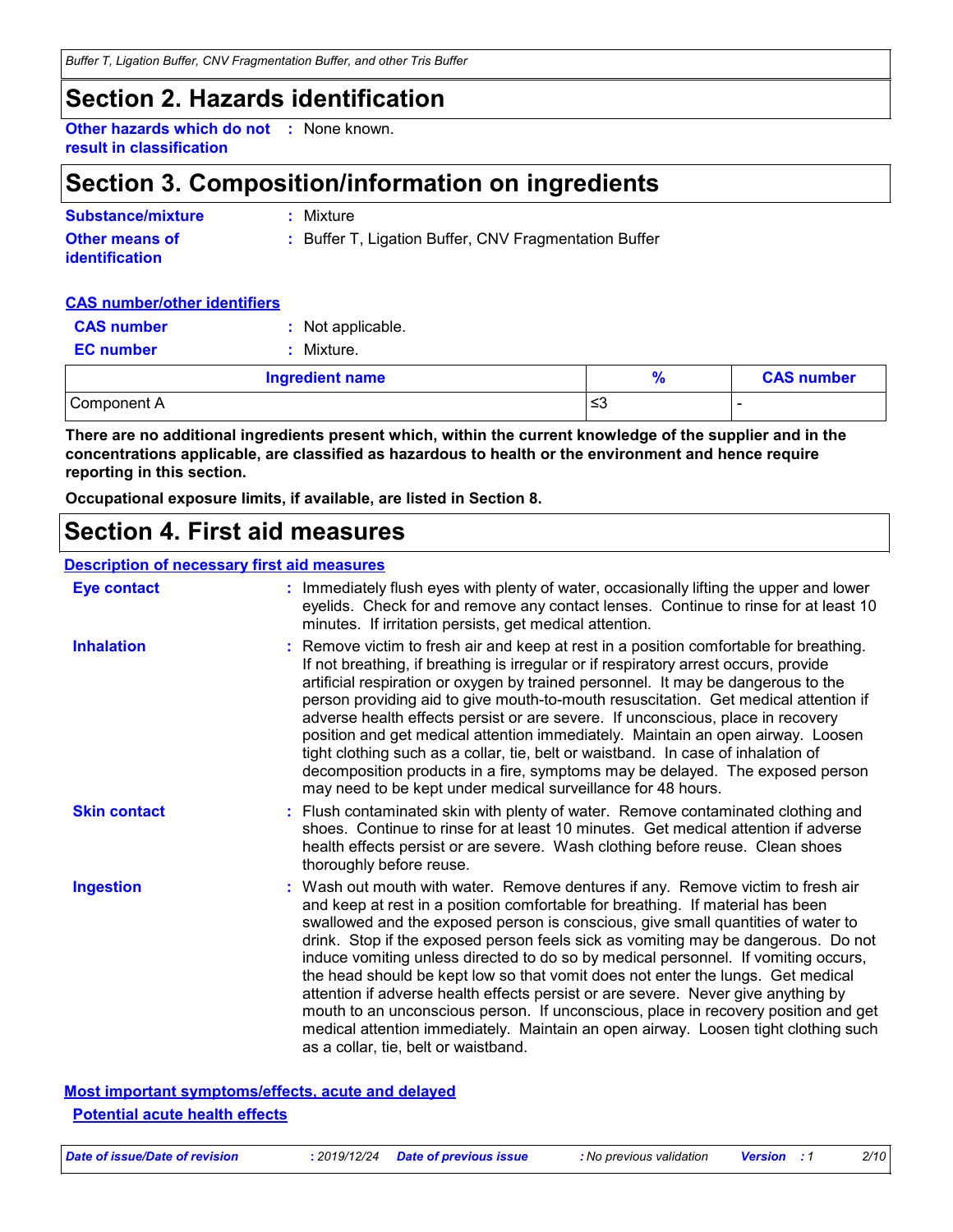### **Section 4. First aid measures**

| <b>Eye contact</b>                  | : No known significant effects or critical hazards.                                                                                                                           |
|-------------------------------------|-------------------------------------------------------------------------------------------------------------------------------------------------------------------------------|
| <b>Inhalation</b>                   | : No known significant effects or critical hazards.                                                                                                                           |
| <b>Skin contact</b>                 | : Causes mild skin irritation.                                                                                                                                                |
| <b>Ingestion</b>                    | : No known significant effects or critical hazards.                                                                                                                           |
| <b>Over-exposure signs/symptoms</b> |                                                                                                                                                                               |
| <b>Eye contact</b>                  | : Adverse symptoms may include the following:<br>pain or irritation<br>watering<br>redness                                                                                    |
| <b>Inhalation</b>                   | : No specific data.                                                                                                                                                           |
| <b>Skin contact</b>                 | : Adverse symptoms may include the following:<br>irritation<br>redness                                                                                                        |
| <b>Ingestion</b>                    | : No specific data.                                                                                                                                                           |
|                                     | Indication of immediate medical attention and special treatment needed, if necessary                                                                                          |
| <b>Notes to physician</b>           | : In case of inhalation of decomposition products in a fire, symptoms may be delayed.<br>The exposed person may need to be kept under medical surveillance for 48 hours.      |
| <b>Specific treatments</b>          | : No specific treatment.                                                                                                                                                      |
| <b>Protection of first-aiders</b>   | : No action shall be taken involving any personal risk or without suitable training. It<br>may be dangerous to the person providing aid to give mouth-to-mouth resuscitation. |

### **See toxicological information (Section 11)**

# **Section 5. Firefighting measures**

| <b>Extinguishing media</b>                               |                                                                                                                                                                                                     |
|----------------------------------------------------------|-----------------------------------------------------------------------------------------------------------------------------------------------------------------------------------------------------|
| <b>Suitable extinguishing</b><br>media                   | : Use an extinguishing agent suitable for the surrounding fire.                                                                                                                                     |
| <b>Unsuitable extinguishing</b><br>media                 | : Do not use water jet.                                                                                                                                                                             |
| <b>Specific hazards arising</b><br>from the chemical     | : In a fire or if heated, a pressure increase will occur and the container may burst.                                                                                                               |
| <b>Hazardous thermal</b><br>decomposition products       | : Decomposition products may include the following materials:<br>carbon dioxide<br>carbon monoxide<br>nitrogen oxides                                                                               |
| <b>Special protective actions</b><br>for fire-fighters   | : Promptly isolate the scene by removing all persons from the vicinity of the incident if<br>there is a fire. No action shall be taken involving any personal risk or without<br>suitable training. |
| <b>Special protective</b><br>equipment for fire-fighters | : Fire-fighters should wear appropriate protective equipment and self-contained<br>breathing apparatus (SCBA) with a full face-piece operated in positive pressure<br>mode.                         |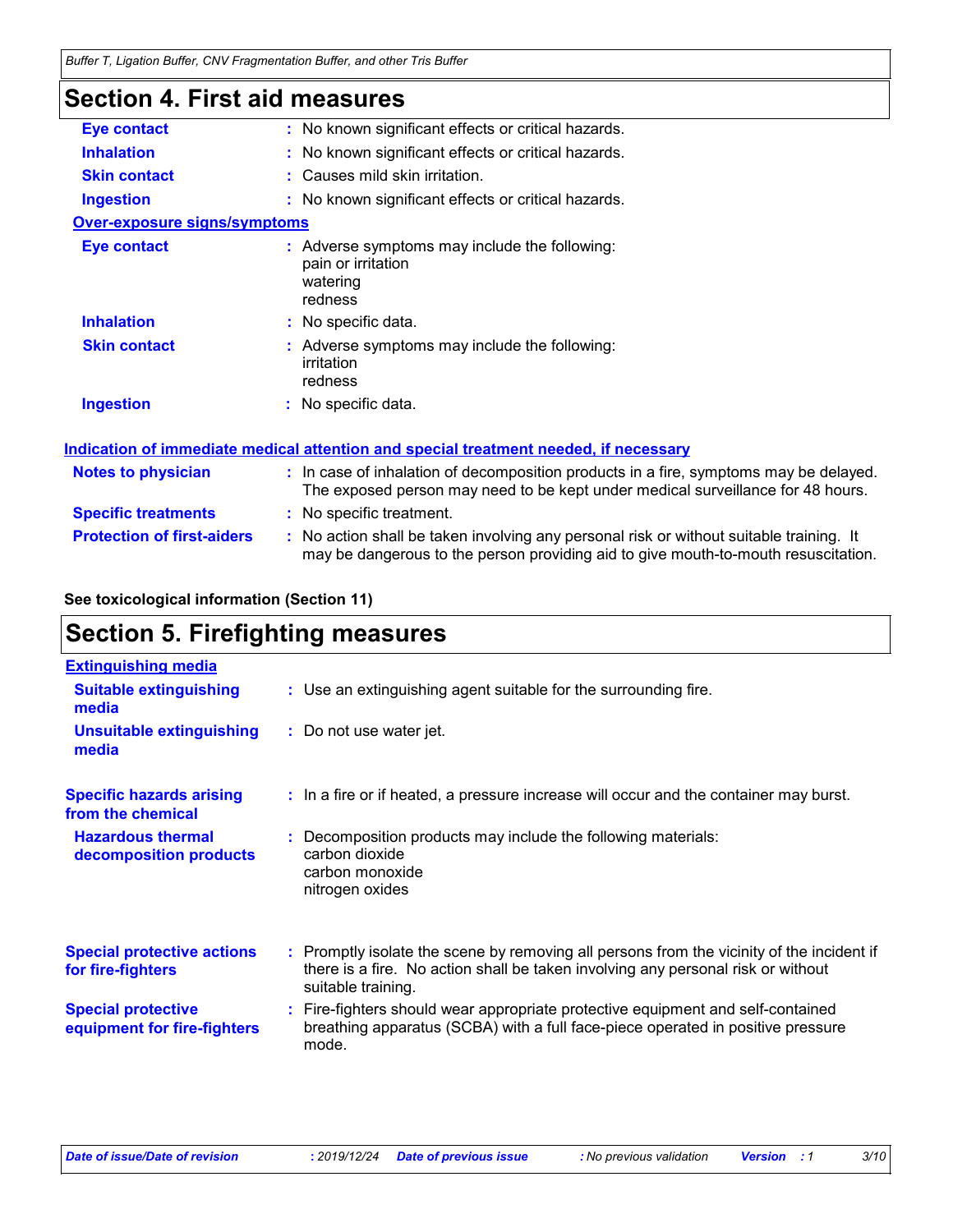### **Section 6. Accidental release measures**

|                                                      | Personal precautions, protective equipment and emergency procedures                                                                                                                                                                                                                                                                                                                                                                                                                                                                                                                                                                                                                                               |
|------------------------------------------------------|-------------------------------------------------------------------------------------------------------------------------------------------------------------------------------------------------------------------------------------------------------------------------------------------------------------------------------------------------------------------------------------------------------------------------------------------------------------------------------------------------------------------------------------------------------------------------------------------------------------------------------------------------------------------------------------------------------------------|
| For non-emergency<br>personnel                       | : No action shall be taken involving any personal risk or without suitable training.<br>Evacuate surrounding areas. Keep unnecessary and unprotected personnel from<br>entering. Do not touch or walk through spilt material. Avoid breathing vapour or<br>mist. Provide adequate ventilation. Wear appropriate respirator when ventilation is<br>inadequate. Put on appropriate personal protective equipment.                                                                                                                                                                                                                                                                                                   |
| For emergency responders :                           | If specialised clothing is required to deal with the spillage, take note of any<br>information in Section 8 on suitable and unsuitable materials. See also the<br>information in "For non-emergency personnel".                                                                                                                                                                                                                                                                                                                                                                                                                                                                                                   |
| <b>Environmental precautions</b>                     | : Avoid dispersal of spilt material and runoff and contact with soil, waterways, drains<br>and sewers. Inform the relevant authorities if the product has caused environmental<br>pollution (sewers, waterways, soil or air).                                                                                                                                                                                                                                                                                                                                                                                                                                                                                     |
| Methods and material for containment and cleaning up |                                                                                                                                                                                                                                                                                                                                                                                                                                                                                                                                                                                                                                                                                                                   |
| <b>Small spill</b>                                   | : Stop leak if without risk. Move containers from spill area. Dilute with water and mop<br>up if water-soluble. Alternatively, or if water-insoluble, absorb with an inert dry<br>material and place in an appropriate waste disposal container. Dispose of via a<br>licensed waste disposal contractor.                                                                                                                                                                                                                                                                                                                                                                                                          |
| <b>Large spill</b>                                   | : Stop leak if without risk. Move containers from spill area. Approach the release<br>from upwind. Prevent entry into sewers, water courses, basements or confined<br>areas. Wash spillages into an effluent treatment plant or proceed as follows.<br>Contain and collect spillage with non-combustible, absorbent material e.g. sand,<br>earth, vermiculite or diatomaceous earth and place in container for disposal<br>according to local regulations (see Section 13). Dispose of via a licensed waste<br>disposal contractor. Contaminated absorbent material may pose the same hazard<br>as the spilt product. Note: see Section 1 for emergency contact information and<br>Section 13 for waste disposal. |

# **Section 7. Handling and storage**

| <b>Precautions for safe handling</b>                                             |                                                                                                                                                                                                                                                                                                                                                                                                                                                                            |
|----------------------------------------------------------------------------------|----------------------------------------------------------------------------------------------------------------------------------------------------------------------------------------------------------------------------------------------------------------------------------------------------------------------------------------------------------------------------------------------------------------------------------------------------------------------------|
| <b>Protective measures</b>                                                       | : Put on appropriate personal protective equipment (see Section 8). Do not ingest.<br>Avoid contact with eyes, skin and clothing. Avoid breathing vapour or mist. Keep in<br>the original container or an approved alternative made from a compatible material,<br>kept tightly closed when not in use. Empty containers retain product residue and<br>can be hazardous. Do not reuse container.                                                                           |
| <b>Advice on general</b><br>occupational hygiene                                 | : Eating, drinking and smoking should be prohibited in areas where this material is<br>handled, stored and processed. Workers should wash hands and face before<br>eating, drinking and smoking. Remove contaminated clothing and protective<br>equipment before entering eating areas. See also Section 8 for additional<br>information on hygiene measures.                                                                                                              |
| <b>Conditions for safe storage,</b><br>including any<br><b>incompatibilities</b> | : Store in accordance with local regulations. Keep container tightly closed and store at<br>recommended temperature. Keep container tightly closed and sealed until ready for<br>use. Containers that have been opened must be carefully resealed and kept upright<br>to prevent leakage. Do not store in unlabelled containers. Use appropriate<br>containment to avoid environmental contamination. See Section 10 for incompatible<br>materials before handling or use. |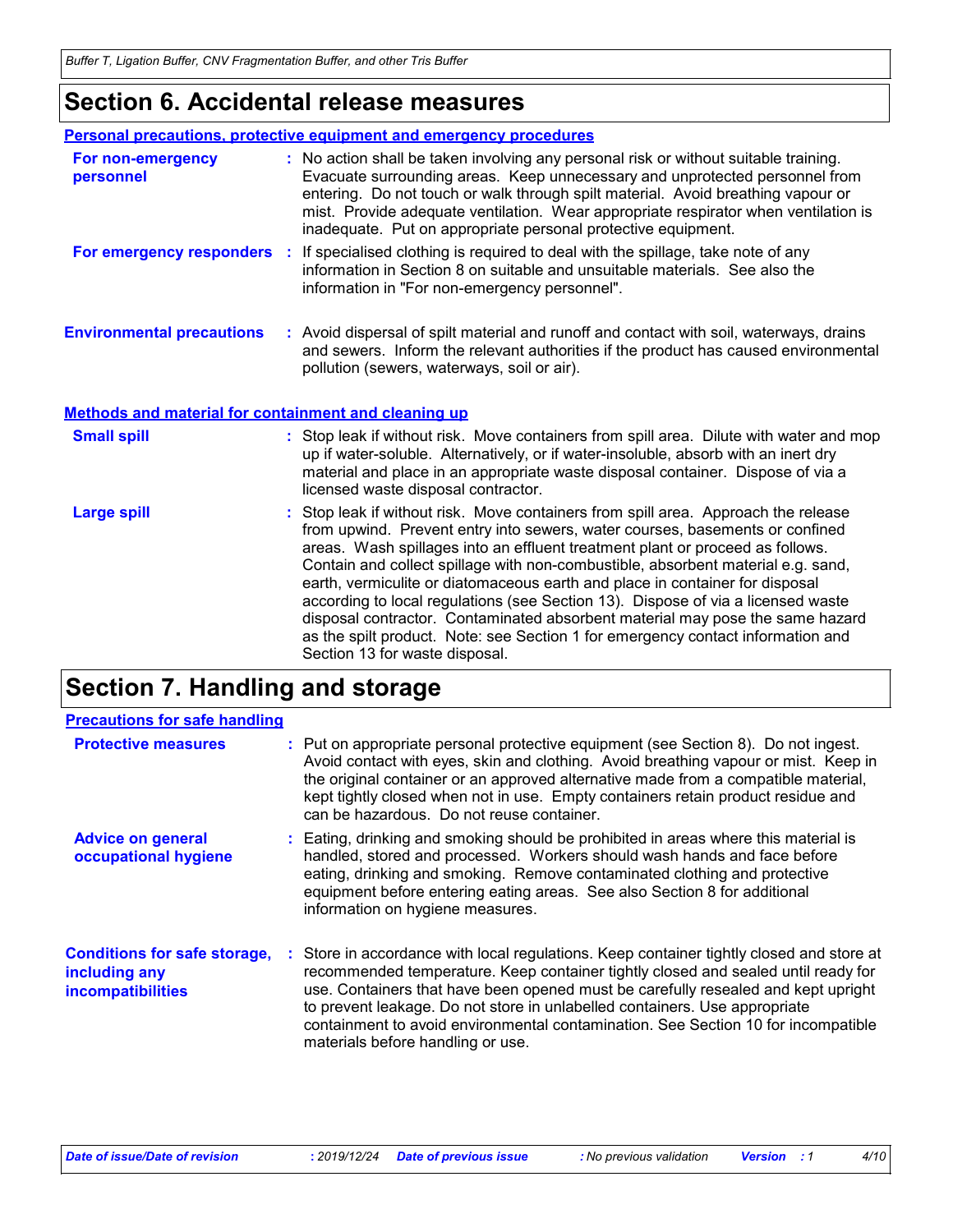### **Section 8. Exposure controls/personal protection**

### **Control parameters**

**Occupational exposure limits**

No exposure limit value known.

| <b>Appropriate engineering</b><br>controls | : Good general ventilation should be sufficient to control worker exposure to airborne<br>contaminants.                                                                                                                                                                                                                                                                                                                                                                                                                                                                                                                   |
|--------------------------------------------|---------------------------------------------------------------------------------------------------------------------------------------------------------------------------------------------------------------------------------------------------------------------------------------------------------------------------------------------------------------------------------------------------------------------------------------------------------------------------------------------------------------------------------------------------------------------------------------------------------------------------|
| <b>Environmental exposure</b><br>controls  | : Emissions from ventilation or work process equipment should be checked to ensure<br>they comply with the requirements of environmental protection legislation. In some<br>cases, fume scrubbers, filters or engineering modifications to the process<br>equipment will be necessary to reduce emissions to acceptable levels.                                                                                                                                                                                                                                                                                           |
| <b>Individual protection measures</b>      |                                                                                                                                                                                                                                                                                                                                                                                                                                                                                                                                                                                                                           |
| <b>Hygiene measures</b>                    | : Wash hands, forearms and face thoroughly after handling chemical products, before<br>eating, smoking and using the lavatory and at the end of the working period.<br>Appropriate techniques should be used to remove potentially contaminated clothing.<br>Wash contaminated clothing before reusing. Ensure that eyewash stations and<br>safety showers are close to the workstation location.                                                                                                                                                                                                                         |
| <b>Eye/face protection</b>                 | : Safety eyewear complying with an approved standard should be used when a risk<br>assessment indicates this is necessary to avoid exposure to liquid splashes, mists,<br>gases or dusts. If contact is possible, the following protection should be worn,<br>unless the assessment indicates a higher degree of protection: chemical splash<br>goggles.                                                                                                                                                                                                                                                                  |
| <b>Skin protection</b>                     |                                                                                                                                                                                                                                                                                                                                                                                                                                                                                                                                                                                                                           |
| <b>Hand protection</b>                     | : Chemical-resistant, impervious gloves complying with an approved standard should<br>be worn at all times when handling chemical products if a risk assessment indicates<br>this is necessary. Considering the parameters specified by the glove manufacturer,<br>check during use that the gloves are still retaining their protective properties. It<br>should be noted that the time to breakthrough for any glove material may be<br>different for different glove manufacturers. In the case of mixtures, consisting of<br>several substances, the protection time of the gloves cannot be accurately<br>estimated. |
| <b>Body protection</b>                     | : Personal protective equipment for the body should be selected based on the task<br>being performed and the risks involved and should be approved by a specialist<br>before handling this product.                                                                                                                                                                                                                                                                                                                                                                                                                       |
| <b>Other skin protection</b>               | : Appropriate footwear and any additional skin protection measures should be<br>selected based on the task being performed and the risks involved and should be<br>approved by a specialist before handling this product.                                                                                                                                                                                                                                                                                                                                                                                                 |
| <b>Respiratory protection</b>              | Based on the hazard and potential for exposure, select a respirator that meets the<br>appropriate standard or certification. Respirators must be used according to a<br>respiratory protection program to ensure proper fitting, training, and other important<br>aspects of use.                                                                                                                                                                                                                                                                                                                                         |

# **Section 9. Physical and chemical properties and safety characteristics**

| <b>Appearance</b>      |                  |
|------------------------|------------------|
| <b>Physical state</b>  | $:$ Liquid.      |
| <b>Colour</b>          | : Not available. |
| <b>Odour</b>           | : Odourless.     |
| <b>Odour threshold</b> | : Not available. |
|                        |                  |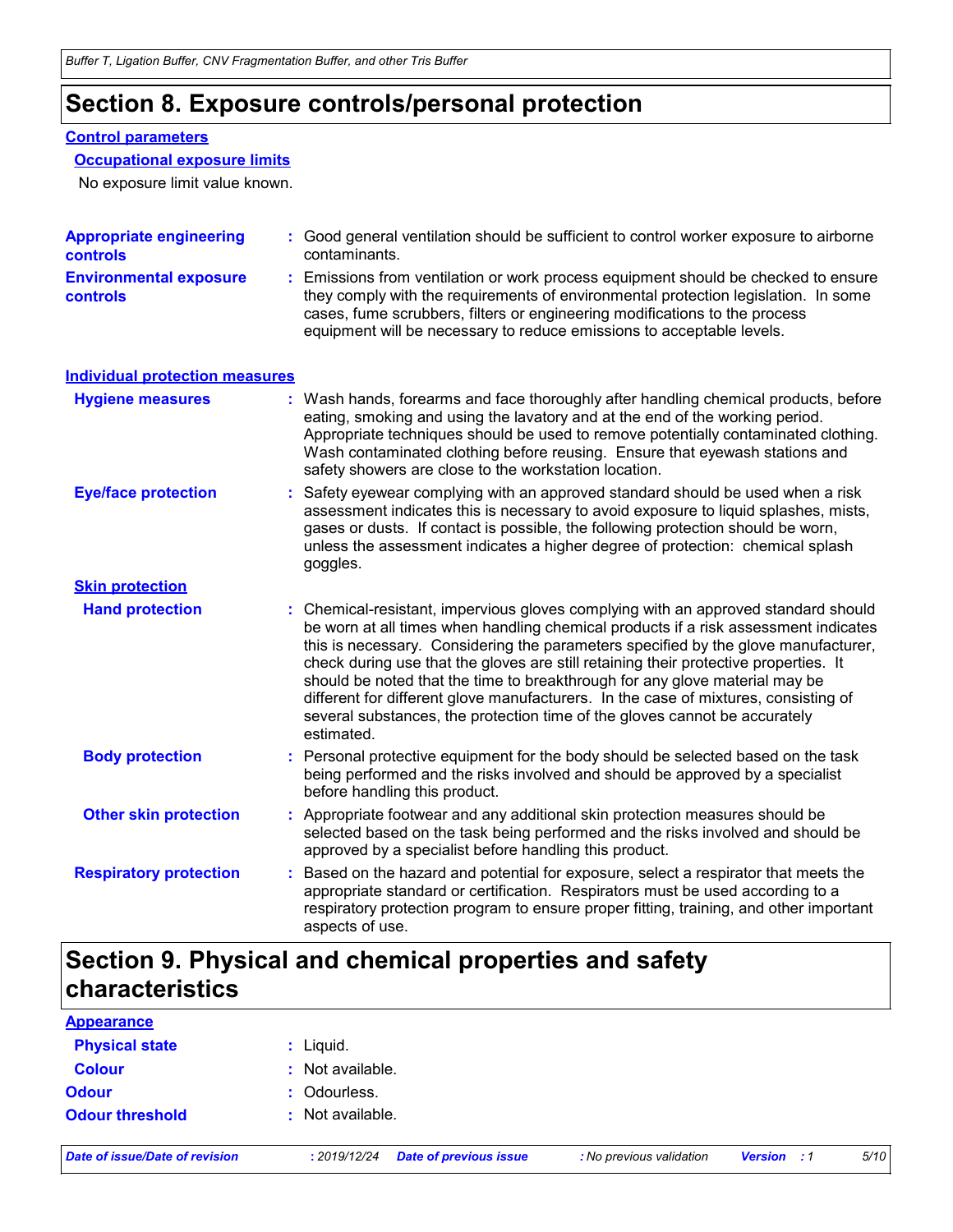# **Section 9. Physical and chemical properties and safety characteristics**

| рH                                                    | : 7                                                                    |
|-------------------------------------------------------|------------------------------------------------------------------------|
| <b>Melting point/freezing point</b>                   | : Not available.                                                       |
| <b>Boiling point</b>                                  | $:$ Not available.                                                     |
| <b>Flash point</b>                                    | : Not available.                                                       |
| <b>Evaporation rate</b>                               | $:$ Not available.                                                     |
| <b>Flammability</b>                                   | : Not applicable.                                                      |
| Lower and upper explosion<br>limit/flammability limit | $:$ Not available.                                                     |
| <b>Vapour pressure</b>                                | $:$ Not available.                                                     |
| <b>Relative vapour density</b>                        | : Not available.                                                       |
| <b>Relative density</b>                               | $:$ Not available.                                                     |
| <b>Solubility</b>                                     | : Easily soluble in the following materials: cold water and hot water. |
| <b>Partition coefficient: n-</b><br>octanol/water     | : Not available.                                                       |
| <b>Auto-ignition temperature</b>                      | $:$ Not available.                                                     |
| <b>Decomposition temperature</b>                      | : Not available.                                                       |
| <b>Viscosity</b>                                      | $:$ Not available.                                                     |
| Flow time (ISO 2431)                                  | : Not available.                                                       |

# **Section 10. Stability and reactivity**

| <b>Reactivity</b>                                   | : No specific test data related to reactivity available for this product or its ingredients.                                                                                 |
|-----------------------------------------------------|------------------------------------------------------------------------------------------------------------------------------------------------------------------------------|
| <b>Chemical stability</b>                           | : The product is stable.                                                                                                                                                     |
| <b>Possibility of hazardous</b><br><b>reactions</b> | : Under normal conditions of storage and use, hazardous reactions will not occur.<br>Under normal conditions of storage and use, hazardous polymerisation will not<br>occur. |
| <b>Conditions to avoid</b>                          | : No specific data.                                                                                                                                                          |
| <b>Incompatible materials</b>                       | : Reactive or incompatible with the following materials: oxidizing materials.                                                                                                |
| <b>Hazardous decomposition</b><br>products          | : Under normal conditions of storage and use, hazardous decomposition products<br>should not be produced.                                                                    |

# **Section 11. Toxicological information**

### **Information on toxicological effects**

### **Acute toxicity**

| <b>Product/ingredient name</b> | <b>Result</b>    |                               | <b>Species</b> | <b>Dose</b>              |                    | <b>Exposure</b> |      |
|--------------------------------|------------------|-------------------------------|----------------|--------------------------|--------------------|-----------------|------|
| Component A                    | LD50 Oral        |                               | Rat            | 5900 mg/kg               |                    |                 |      |
| <b>Conclusion/Summary</b>      | : Not available. |                               |                |                          |                    |                 |      |
| Date of issue/Date of revision | : 2019/12/24     | <b>Date of previous issue</b> |                | : No previous validation | <b>Version</b> : 1 |                 | 6/10 |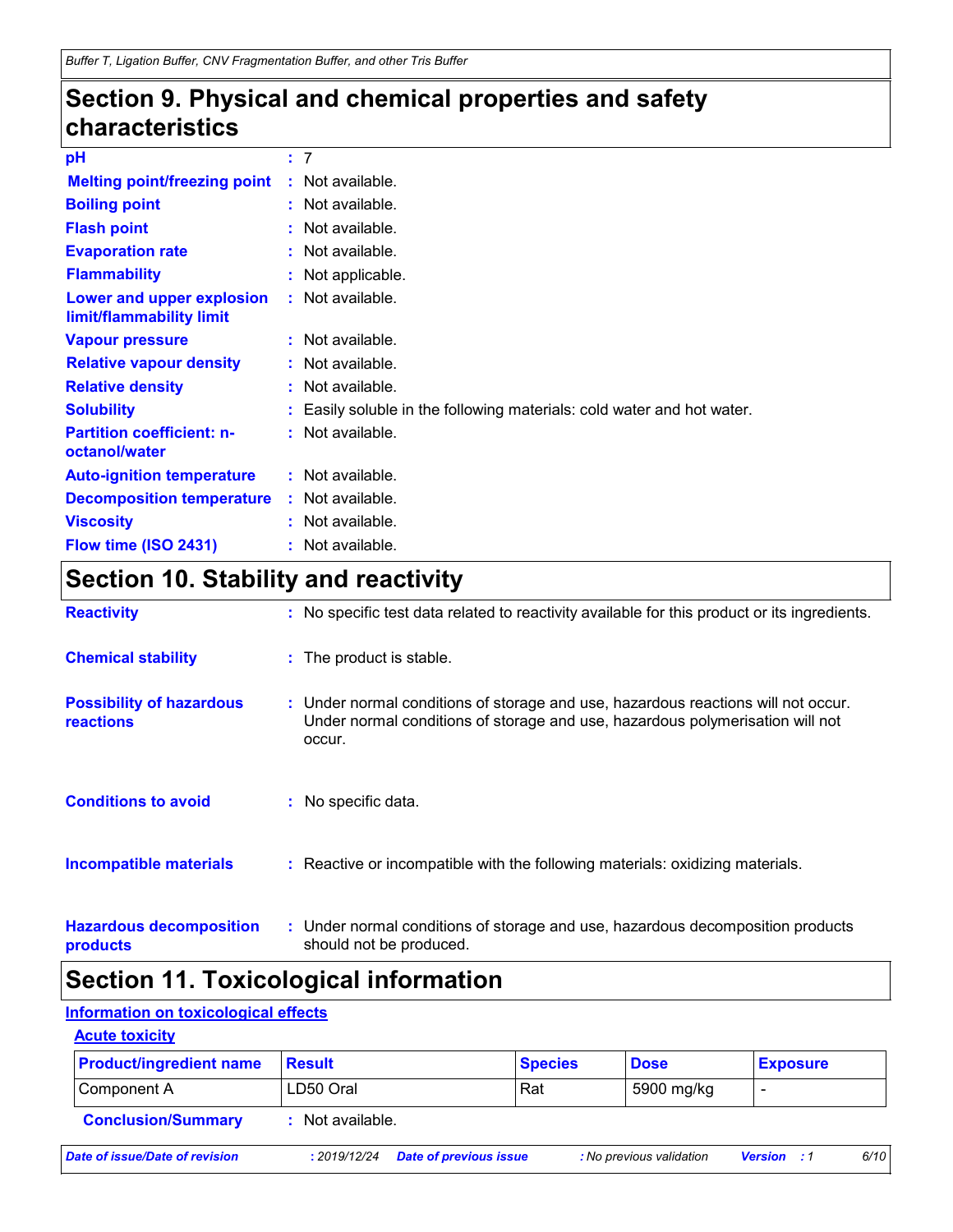# **Section 11. Toxicological information**

### **Irritation/Corrosion**

| <b>Product/ingredient name</b>                          | <b>Result</b>            | <b>Species</b>  | <b>Score</b>    | <b>Exposure</b> | <b>Observation</b>              |
|---------------------------------------------------------|--------------------------|-----------------|-----------------|-----------------|---------------------------------|
| Component A                                             | Skin - Moderate irritant | Rabbit          |                 | 25 %            |                                 |
|                                                         | Skin - Severe irritant   | Rabbit          |                 | 500 mg          | $\overline{\phantom{0}}$        |
| <b>Conclusion/Summary</b>                               |                          |                 |                 |                 |                                 |
| <b>Skin</b>                                             | : Not available.         |                 |                 |                 |                                 |
| <b>Eyes</b>                                             | : Not available.         |                 |                 |                 |                                 |
| <b>Respiratory</b>                                      | : Not available.         |                 |                 |                 |                                 |
| <b>Sensitisation</b>                                    |                          |                 |                 |                 |                                 |
| <b>Conclusion/Summary</b>                               |                          |                 |                 |                 |                                 |
| <b>Skin</b>                                             | : Not available.         |                 |                 |                 |                                 |
| <b>Respiratory</b>                                      | : Not available.         |                 |                 |                 |                                 |
| <b>Mutagenicity</b>                                     |                          |                 |                 |                 |                                 |
| <b>Conclusion/Summary</b>                               | : Not available.         |                 |                 |                 |                                 |
| <b>Carcinogenicity</b>                                  |                          |                 |                 |                 |                                 |
| <b>Conclusion/Summary</b>                               | : Not available.         |                 |                 |                 |                                 |
| <b>Reproductive toxicity</b>                            |                          |                 |                 |                 |                                 |
| <b>Conclusion/Summary</b>                               | : Not available.         |                 |                 |                 |                                 |
| <b>Teratogenicity</b>                                   |                          |                 |                 |                 |                                 |
| <b>Conclusion/Summary</b>                               | : Not available.         |                 |                 |                 |                                 |
| <b>Specific target organ toxicity (single exposure)</b> |                          |                 |                 |                 |                                 |
| <b>Name</b>                                             |                          | <b>Category</b> | <b>Route of</b> |                 | <b>Target organs</b>            |
|                                                         |                          |                 | exposure        |                 |                                 |
| Component A                                             |                          | Category 3      |                 | Not applicable. | Respiratory tract<br>irritation |
| Specific target organ toxicity (repeated exposure)      |                          |                 |                 |                 |                                 |
| Not available.                                          |                          |                 |                 |                 |                                 |
| Annivation hosped                                       |                          |                 |                 |                 |                                 |

#### **Aspiration hazard**

Not available.

**Information on likely routes** : Routes of entry anticipated: Oral, Dermal, Inhalation. **of exposure**

**Potential acute health effects**

| <b>Eve contact</b>  | : No known significant effects or critical hazards. |
|---------------------|-----------------------------------------------------|
| <b>Inhalation</b>   | : No known significant effects or critical hazards. |
| <b>Skin contact</b> | : Causes mild skin irritation.                      |
| <b>Ingestion</b>    | : No known significant effects or critical hazards. |

| <b>Symptoms related to the physical, chemical and toxicological characteristics</b> |                                           |                                               |                          |                    |      |
|-------------------------------------------------------------------------------------|-------------------------------------------|-----------------------------------------------|--------------------------|--------------------|------|
| Eye contact                                                                         | pain or irritation<br>watering<br>redness | : Adverse symptoms may include the following: |                          |                    |      |
| <b>Inhalation</b>                                                                   | : No specific data.                       |                                               |                          |                    |      |
| Date of issue/Date of revision                                                      | : 2019/12/24                              | <b>Date of previous issue</b>                 | : No previous validation | <b>Version</b> : 1 | 7/10 |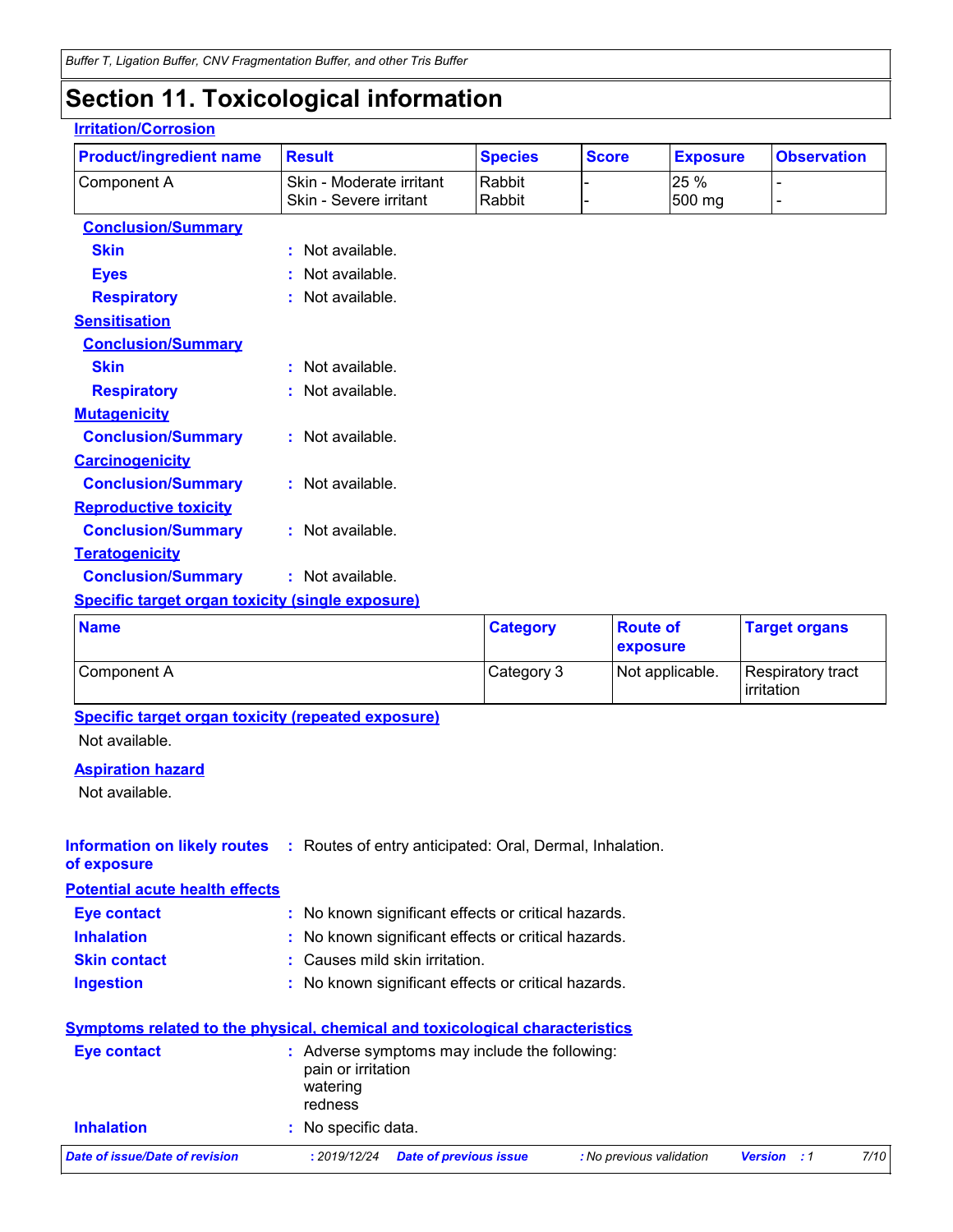# **Section 11. Toxicological information**

| <b>Skin contact</b>                          | : Adverse symptoms may include the following:<br>irritation<br>redness                     |
|----------------------------------------------|--------------------------------------------------------------------------------------------|
| <b>Ingestion</b>                             | : No specific data.                                                                        |
|                                              | Delayed and immediate effects as well as chronic effects from short and long-term exposure |
| <b>Short term exposure</b>                   |                                                                                            |
| <b>Potential immediate</b><br>effects        | : Not available.                                                                           |
| <b>Potential delayed effects</b>             | : Not available.                                                                           |
| <b>Long term exposure</b>                    |                                                                                            |
| <b>Potential immediate</b><br><b>effects</b> | $:$ Not available.                                                                         |
| <b>Potential delayed effects</b>             | : Not available.                                                                           |
| <b>Potential chronic health effects</b>      |                                                                                            |
| <b>Conclusion/Summary</b>                    | $:$ Not available.                                                                         |
| <b>General</b>                               | : No known significant effects or critical hazards.                                        |
| <b>Carcinogenicity</b>                       | : No known significant effects or critical hazards.                                        |
| <b>Mutagenicity</b>                          | : No known significant effects or critical hazards.                                        |
| <b>Teratogenicity</b>                        | : No known significant effects or critical hazards.                                        |
| <b>Developmental effects</b>                 | : No known significant effects or critical hazards.                                        |
| <b>Fertility effects</b>                     | : No known significant effects or critical hazards.                                        |

### **Numerical measures of toxicity**

#### **Acute toxicity estimates**

| <b>Product/ingredient name</b> | <b>Oral</b> (mg/<br>kg) | <b>Dermal</b><br>$\frac{mg}{kg}$ | Inhalation Inhalation Inhalation<br>(gases)<br>(ppm) | (vapours)<br>(mg/l) | <b>dusts</b><br>and mists)<br>(mg/l) |
|--------------------------------|-------------------------|----------------------------------|------------------------------------------------------|---------------------|--------------------------------------|
| Component A                    | 5900                    | N/A                              | N/A                                                  | N/A                 | N/A                                  |

# **Section 12. Ecological information**

#### **Toxicity**

**Conclusion/Summary :** Not available.

#### **Persistence and degradability**

**Conclusion/Summary :** Not available.

#### **Bioaccumulative potential**

| <b>Product/ingredient name</b> | $\mathsf{LogP}_\mathsf{ow}$ | <b>BCF</b> | <b>Potential</b> |
|--------------------------------|-----------------------------|------------|------------------|
| Component A                    | $-2.31$                     |            | low              |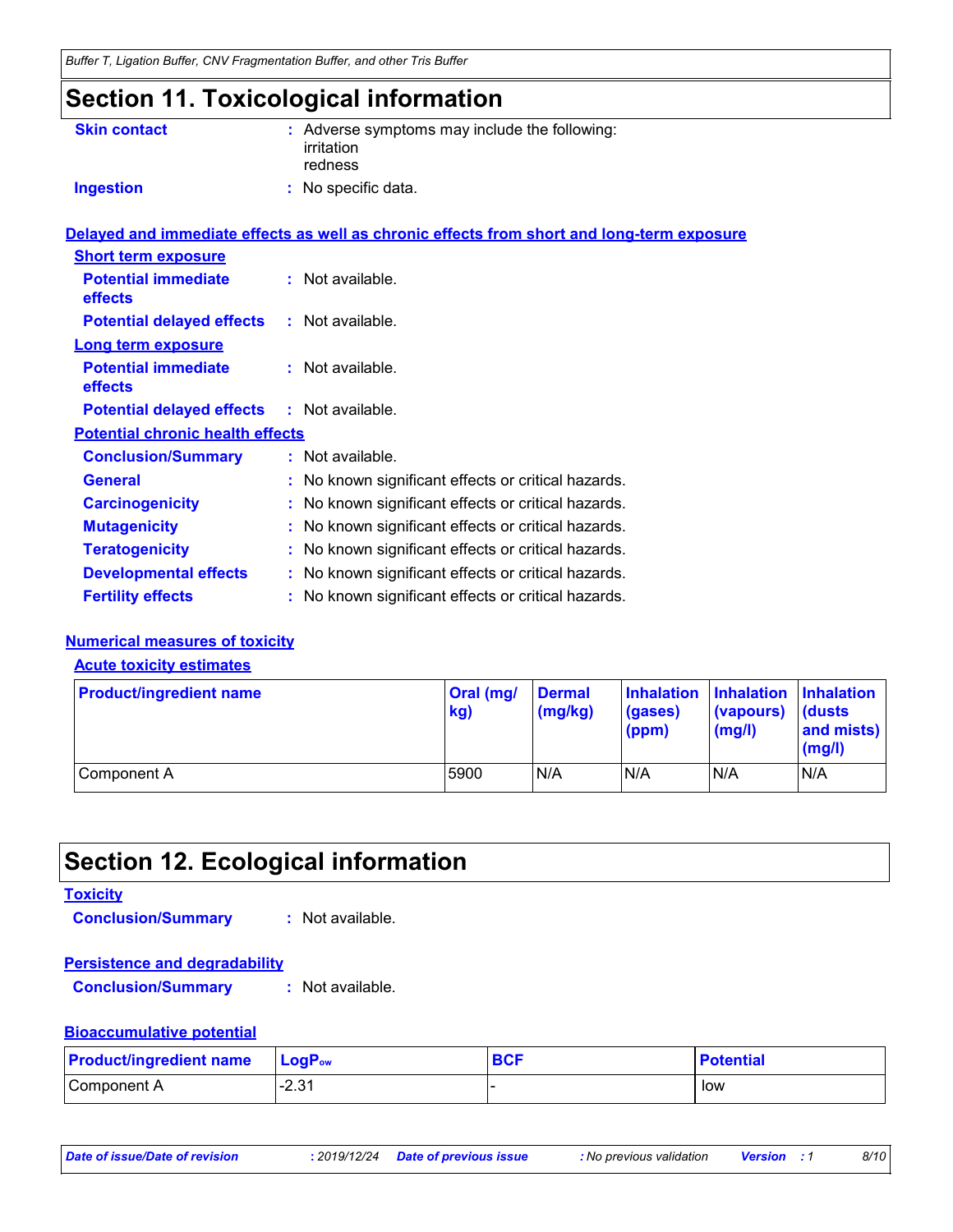## **Section 12. Ecological information**

### **Mobility in soil**

- **Soil/water partition coefficient (KOC) :** Not available.
- **Other adverse effects** : No known significant effects or critical hazards.

### **Section 13. Disposal considerations**

| <b>Disposal methods</b> | : The generation of waste should be avoided or minimised wherever possible.            |
|-------------------------|----------------------------------------------------------------------------------------|
|                         | Disposal of this product, solutions and any by-products should at all times comply     |
|                         | with the requirements of environmental protection and waste disposal legislation       |
|                         | and any regional local authority requirements. Dispose of surplus and non-             |
|                         | recyclable products via a licensed waste disposal contractor. Waste should not be      |
|                         | disposed of untreated to the sewer unless fully compliant with the requirements of     |
|                         | all authorities with jurisdiction. Waste packaging should be recycled. Incineration or |
|                         | landfill should only be considered when recycling is not feasible. This material and   |
|                         | its container must be disposed of in a safe way. Care should be taken when             |
|                         | handling emptied containers that have not been cleaned or rinsed out. Empty            |
|                         | containers or liners may retain some product residues. Avoid dispersal of spilt        |
|                         | material and runoff and contact with soil, waterways, drains and sewers.               |

# **Section 14. Transport information**

|                                      | <b>UN</b>                | <b>IMDG</b>    | <b>IATA</b>              |
|--------------------------------------|--------------------------|----------------|--------------------------|
| <b>UN number</b>                     | Not regulated.           | Not regulated. | Not regulated.           |
| <b>UN proper</b><br>shipping name    | $\overline{\phantom{a}}$ |                |                          |
| <b>Transport hazard</b><br>class(es) | $\blacksquare$           |                | $\overline{\phantom{0}}$ |
| <b>Packing group</b>                 | $\overline{\phantom{a}}$ |                | $\overline{\phantom{0}}$ |
| <b>Environmental</b><br>hazards      | No.                      | No.            | No.                      |

**Special precautions for user Transport within user's premises:** always transport in closed containers that are **:** upright and secure. Ensure that persons transporting the product know what to do in the event of an accident or spillage.

**Transport in bulk according :** Not available. **to Annex II of Marpol and the IBC Code**